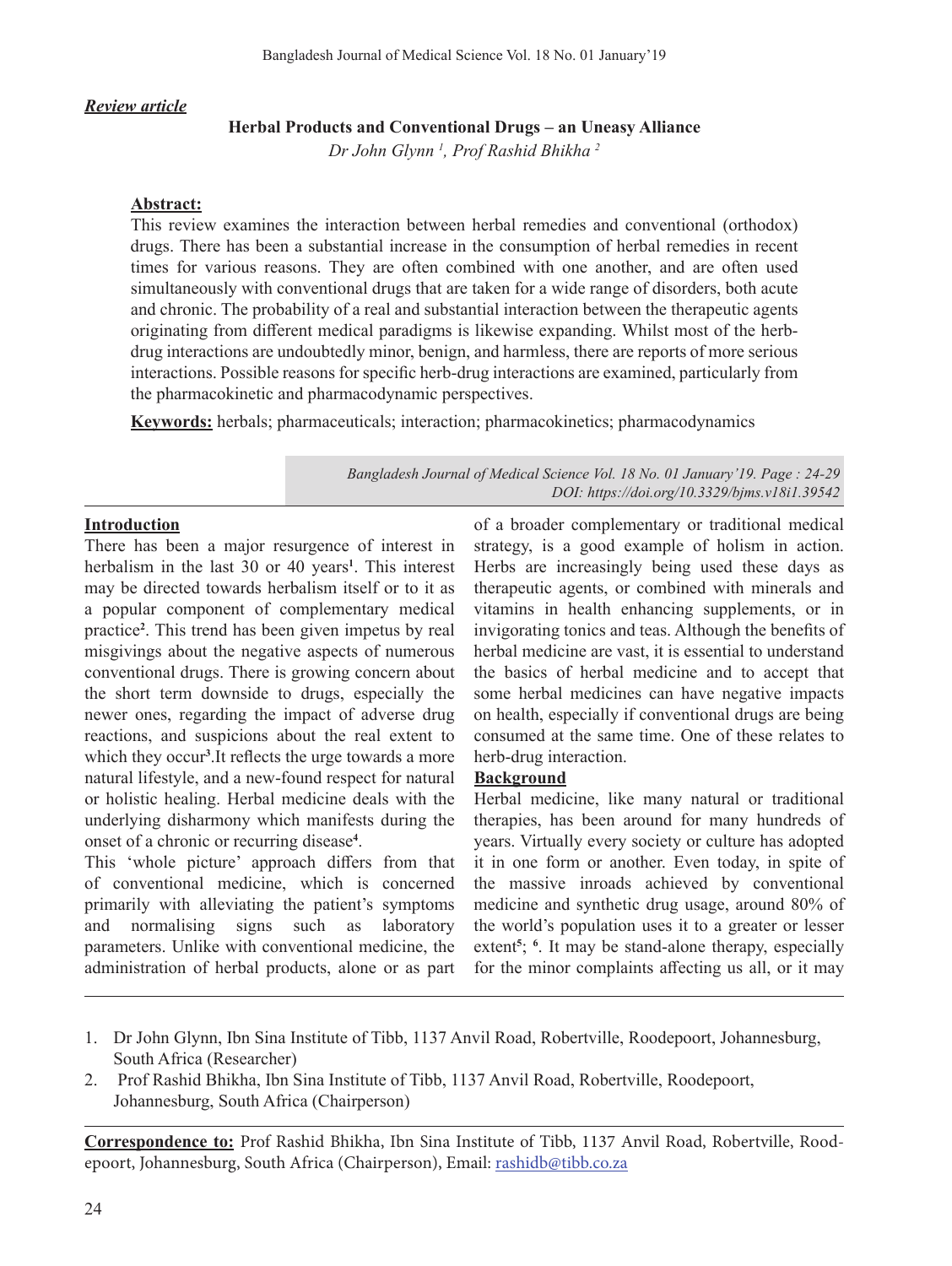be part of a more comprehensive complementary healing system, where it is combined with traditional systems such as Tibb or Ayurveda for chronic and recurring disorders**<sup>7</sup>** . Until well into the latter part of the  $20<sup>th</sup>$ century, complementary medicine in general and herbal medicine in particular took a 'back seat', especially in the developed world, and was perceived as the poor cousin to conventional, orthodox or western medicine. The increasingly sophisticated but destructive practice of many alternative practitioners – "*quacks*" – who systematically sullied the herbalists' reputation, encouraged, understandably, a fierce backlash against complementary medicine which accelerated its decline in usage. There were also numerous other obstacles in the way of the widespread use of herbal products**<sup>1</sup>** . They included reliability and variation of pharmacological action, lack of credibility, possible toxicity, and doubts about the authenticity of the product. Even so, a number of herbs have now established themselves in the therapeutic mainstream as both effective and safe for defined clinical disorders**<sup>5</sup>** . This has led to many people combining herbal medicines with conventional drugs in a healing practice known as *Integrative Medicine*, resulting in increased frequency of herb-drug interactions**<sup>8</sup>** . Most of these are minor, often barely noticeable. However, some interactions can not only affect clinical response, but also lead to troubling adverse reactions or side effects. This review examines the nature of these interactions, and how they manifest.

# **Herbal medicines**

A herb, as described in the Concise English Dictionary, is any non-woody, seed-bearing plant which dies down to the ground after flowering, whose leaves, seeds, flowers, or other parts can be used to improve health, combat disease, for food and its flavouring, and improve environmental quality with scents.

Herbal medicines are finished, labelled medicines containing pharmacologically active parts of a plant or plants, either in crude form or physically modified during processing. They are usually administered orally or topically to deal with chronic or acute clinical disorders and are available as fresh or dried plants, or as tablets, capsules, powders, teas, or extracts**<sup>9</sup>** . They are based on certain parts of the medicinal plant – flower, leaf, stem, bark, or root. However, they are *not* single substances extracted by chemical techniques from the plant and subsequently purified or even structurally altered. The use of aherbal remedy is ideally combined with lifestyle

advice – changes to food consumption, rest, exercise, for example. This enhances the potency of the herbal medicine by supporting and boosting the patient's innate self-healing processes and so helping restore normal harmony and rhythm**<sup>10</sup>**.

Herbal remedies do not subscribe to the 'quick fix' philosophy of conventional medicine. By adopting herbal medicine integrated with lifestyle modification, the chronic malady is not only more likely to be ameliorated, but the chances of recurrence greatly reduced**<sup>10</sup>**.

# **Overview of conventional drugs**

By conventional drugs we mean either (a) pharmacological single entities which have been derived by chemical synthesis – the so-called *newto-nature* drugs; or (b) single chemical derivatives of naturally occurring pharmacologically active substances detected in, and isolated from, members of the plant, fungus, bacterial, or animal world**<sup>11</sup>**; **<sup>12</sup>**. The first category includes laboratory originated drugs such as the ACE inhibitors, beta blockers, proton pump inhibitors, and non-steroidal antiinflammatory. The second category includes morphine, theophylline, colchicine, and other drugs derived from plant alkaloids; immune suppressants such as cyclosporine from soil fungus, most antibiotics, and human hormones and cytokines, such as insulin and interferon. They may be used singly, or, more often, they may be administered combined with other conventional drugs. This is done either to enhance the desired clinical effect, or to ameliorate the negative side effects of the principal drug.

Generally speaking, the prime objective of conventional drug therapy is to alleviate the patient's troubling symptoms**<sup>13</sup>**. The relief of pain, depression, digestive disorders, movement problems, for example, is paramount. The secondary objective is to restore the presenting signs to normal. These days this usually refers to one or more of the battery of laboratory parameters detected in the patient's body fluids, soft tissues and organs, and skeleton. There is, however, no real or urgent imperative to deal with the underlying causes of the disorder, whether lifestyle, environmental, or behavioural in origin. This contrasts markedly with the objectives of herbal therapy. This accepts the need for the relief of the patient's symptoms, but equally accepts the need to rectify the underlying disharmony in the patient which has encouraged the development of the disorder in the first place. This may be humoral in nature, or biochemical, temperamental, or due to a dysfunctional self-healing apparatus.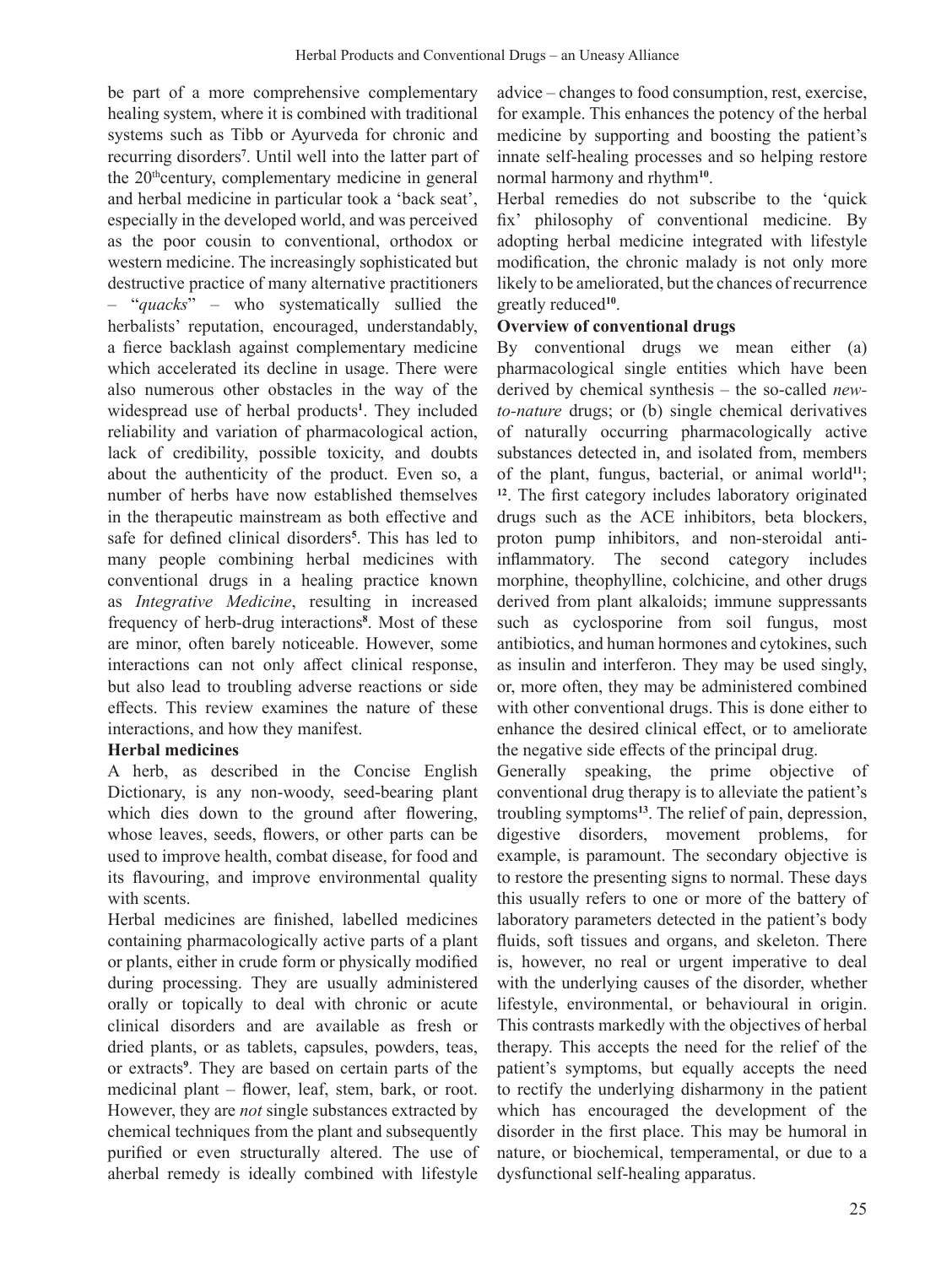# **Herb – drug interactions**

As there is a significant and increasing number of people taking herbal remedies simultaneously with conventional drugs, there is a distinct and real possibility of herb-drug interaction, analogous to the drug-drug interaction that is now well established and documented.

It is generally accepted that drugs can interact with food. MAO- inhibitors are potentiated by some cheeses; antibiotic absorption is inhibited by milk; and warfarin action is diminished by green vegetables**<sup>14</sup>**.The original indication that a herbal agent could interact significantly with the action of a conventional drug was the observation, more than 20 years ago, that the consumption of grapefruit juice could markedly reduce the metabolism of the immunosuppressant cyclosporinein patients following transplantation**<sup>15</sup>**. We now know that the metabolic enzymes (comprising the *cytochrome P450 system*) of the patient's liver were being inhibited, so higher levels of the active drug were being maintained for a longer period of time. As a result, a lower dose of the (very expensive) drug could be employed without compromising clinical efficacy or outcome. The costeffectiveness implications are substantial.

If grapefruit has such an important effect  $-$  why not herbs? For most herb-drug interactions the actual mechanisms involved are not fully understood. What we do know is that the drug does not combine with a herb component to form a toxic intermediary **<sup>8</sup>** . In most cases changes to the absorption of a drug, or its metabolism within the body, is most likely the basis for interaction. We know that several herbs can induce or inhibit enzymes, resident in the liver or intestinal tract walls, which are responsible for drug metabolism. These enzymes, which are mainly of the cytochrome P450 type, are made less effective, so the level of unmetabolised drug rises within the systemic blood circulation, and clearance of the unchanged drug and its metabolites is affected **<sup>16</sup>**.

Numerous clinical trials, case studies, and anecdotal case reports have emerged which attest to the unequivocal interaction of herbs with drugs**<sup>17</sup>**; **<sup>18</sup>**. This is only to be expected; if a herb actually triggers a pharmacological response, then it could conceivably interfere, to a greater or lesser extent, with a conventional drug's activity. This has important ramifications for drug therapy: many people are taking not one, but several, potent drugs. The potential for herb-drug interaction is therefore immense when the number of herbal products coming into popular use is considered.

St John's wort is arguably the 'poster child' of herbdrug interactions<sup>19</sup>;  $\frac{1}{20}$ . It has been linked to a whole range of drug interactions: certain anxiolytics, lipid lowering agents, immune-suppressants, anti-retroviral, anti-diabetic agents, oral contraceptives, and others $21$ . Over the last few years a number of popular herbs – garlic, ginkgo, and ginseng, for example – have been shown to interact with specific drugs. Some of the interactions are of minor significance, whereas others do carry important, serious cautions. The drugs that seem to be most involved in interactions are blood thinners such as warfarin<sup>22</sup>, antibiotics, and certain antidepressants<sup>21</sup>.

The interaction of herbs with drugs appears to be highly specific. That is, an interaction will only become significant or clinically important if a critical aspect of the drug's pharmacological action is interfered with. For example, if a herb affects a drug's absorption rate, it will only be a cause for concern if it is important for the drug to be absorbed quickly (as with analgesics), or totally (as with antibiotics). If the absorption rate is not a critical factor (as with antidepressants or anxiolytics) then the interaction is likely to be of minor importance.

Garlic is known to decrease absorption of the antiretroviral agent saquinovir, and is implicated in the onset of hypoglycaemia in diabetic patients taking chlopropamide. In its turn, ginkgo increases clotting time in patients taking aspirin or warfarin, and is implicated in increasing blood pressure in hypertensive patients taking a thiazide diuretic. Ginseng, another very popular herb, also interferes with warfarin activity, digoxin levels, and certain antidepressants $2<sup>3</sup>$ .

The implications of the herb-drug interaction are determined by the degree of interaction, the extent of the interaction in people using the two, and the seriousness of the adverse effect. For instance, hypericum is now linked to breakthrough bleeding and unwanted pregnancies in women taking certain oral contraceptives. In this situation, the use of the herbal product should only be taken for good reason, and with alternative contraception adopted. This constraint would also apply to Parkinson's disease patients being treated with L-dopa, where kava increases the 'off' periods of treatment benefit 24-25.

Not all herb-drug interactions are unwelcome or deleterious<sup>26</sup>. Piperine (an active ingredient of peppers) increases the bio-availability of the antiepileptic drug phenytoin, the beta blocker propanolol, and the bronchodilator theophylline. In patients with pulmonary tuberculosis, ginseng increases rifampicin blood levels. Regarding drug toxicity, huangqinis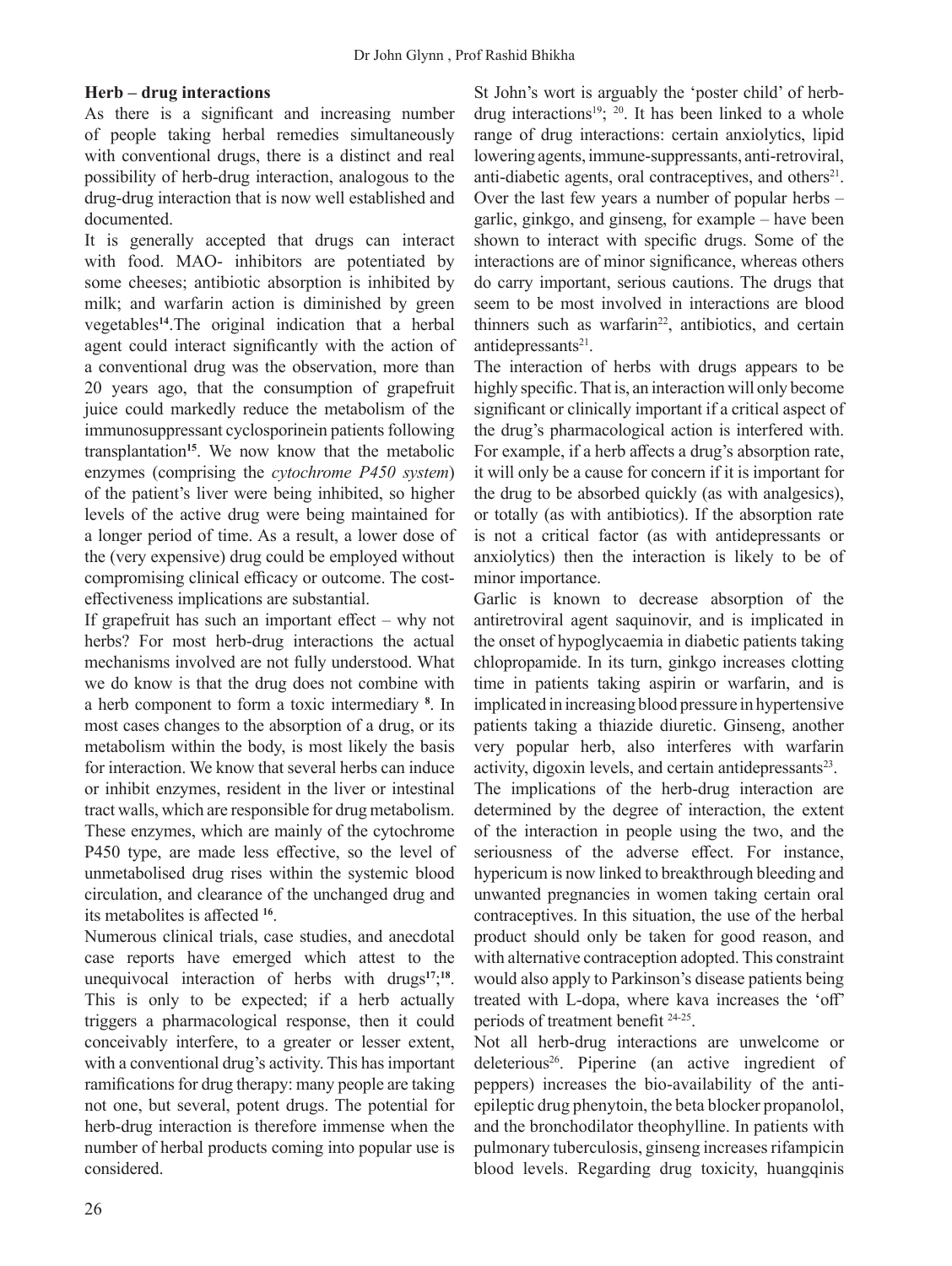effective in ameliorating the digestive problems associated with irinotecan in patients with cancer.

### **Modes of action of herbs vs drugs**

Identifying the pharmaceutical mechanisms of herbal products activity poses numerous challenges not faced by those studying conventional drugs. For example, herbal products contain many active substances which can act in combination or synergistically, whereas conventional drugs are generally studied in isolation as single agents. Another difference is that a single conventional drug may only have one major direct action on a particular receptor site. Indeed, the more specific for one type of receptor is the preferred outcome of research for new pharmaceutical agents. Conversely, herbal products probably have several different pharmacological actions, and the one that predominates depends on the dosage employed, the part of plant selected, and the presence of other actives. Moreover, the herbal product may contain a particular active agent, but it may not be present in sufficient quantity to elicit a pharmacological action. Yet another difference is that pharmacological synergy may operate with a multi-component herbal product – that is, the net pharmacological response will be different when compared to one active agent alone, asthe dominant mechanism may be potentiated by a separate mechanism.

If a disorder is complex in origin, as with many chronic or recurring ailments, a simple approach such as drug treatment is unlikely to be more than marginally effective. Such disorders do not usually arise from a single biochemical, systemic, or organic defect, because the body's inner healing power is quite capable of dealing with this. Clinical disorders are the result of a complex disturbance of homeostasis, involving numerous cellular and organic networks. Most disorders are the body's natural response to several factors, some small, but others sometimes large, which work together to overcome the body's inner healing capacity. There may be trigger factors; environmental causes, genetic susceptibility and interplay, dietary factors, emotional considerations, lifestyle issues, all conspiring together.

In order to modify and negate the disease process, effective therapy depends on addressing more than one form of disharmony. Herbal remedies usually offer a multi-target approach, in contrast to conventional drugs, which generally affect the workings of one receptor site, or the action of one enzyme. What herbs do is mimic the body's natural intrinsic healing processes. This dilemma has long been recognised by conventional healthcare practitioners, and an attempt

to resolve it by resorting to drug combinations, or poly-pharmacy. Cocktails of potent drugs are now almost standard in treating cancer, tuberculosis, HIV & Aids, heart disease, and others.

### **Mechanisms of drug-herb interaction**

The mechanisms by which a herbal product interferes with a drug, or *vice versa*, are not fully understood in many cases. There are, however, a number of possible activities which explain the interaction; these are divided into *pharmacokinetic* and *pharmacodynamic* interactions.

# **Pharmacokinetic interaction**

**Inhibition of absorption.**The herb or drug acts on the other active agent to reduce or minimise its absorption. A number of agents have been identified:

- • Pectins, resins, tannins may bind to certain antibiotics, preventing unimpeded absorption of the drug.
- Garlic (Allium sativum) interacts with several drugs. It also reduces plasma concentrations of chlorzoxazone.
- • Ginkgo decreases the plasma concentrations of many drugs.
- [In practice this interaction can best be avoided by separate timing of drug and herb administration.]

**Enhancement of absorption**. This is usually the result of increased gastric emptying or shorter gut transit time.

- • Laxatives can increase these processes.
- Certain saponins can increase gastric emptying, so enhancing the rate of gastric emptying.

[In practice this interaction can best be avoided by reducing laxative usage, or selecting alternate times, or by dividing doses between morning and evening.] **Drug metabolism increased.** The herbal product promotes an increase in metabolic enzymes in the liver, so boosting the breakdown or elimination of drugs.

- St John's wort reduces the plasma concentrations and increases clearance of a wide range of drugs.
- • Echinacea affects the metabolic clearance of caffeine and certain anti-anxiety drugs.
- Ginkgo decreases the plasma concentrations of many drugs.
- • Grapefruit juice decreases metabolism of cyclosporine and other drugs, due in induction of liver metabolic CYT  $P_{450}$  enzyme.

[In practice this interaction can best be avoided by monitoring plasma drug levels, and adjusting dosage appropriately.]

**Binding of drug by a herb component.** Some antibiotics are chemically bound to certain botanical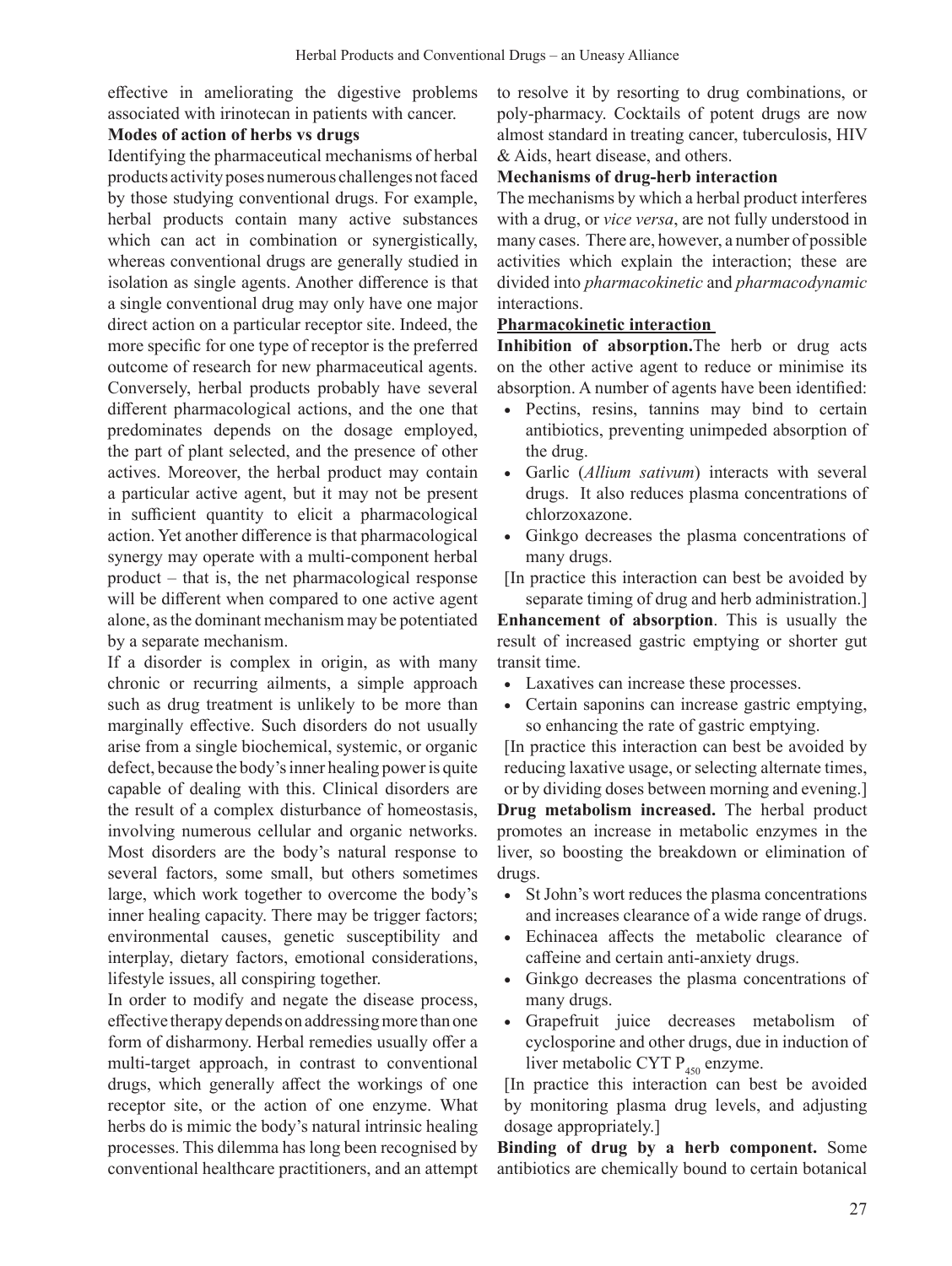substances. This prevents or inhibits absorption through the intestinal wall, as the drug-herb complex is either too big to absorb, or too poorly soluble in the intestinal fluid.

[In practice this interaction can best be avoided by separating the timing of dosing of the drug and the herbal product.]

# **Pharmacodynamic interaction**

Electrolyte depletion. Laxatives and diuretic drugs can reduce sodium and potassium levels in the body, and so lead to adverse cardiac effects.

[In practice this interaction can best be avoided by separating the timing of dosing of the drug and the herbal product].

**The pharmacological effect is intensified.** Certain herbs have specific pharmacological effects. If a drug is being co-administered, an additive or perhaps synergistic effect can arise.

- • Several herbal products and certain drugs may have the same effect on blood clotting mechanisms.
- • Hypoglycaemic drugs and herbal products used to treat diabetes may act together.
- • Herbs which contain the alkaloids caffeine and ephedrine, or similar, may increase nerve stimulant drug action.
- • St John's wort may enhance the nervous system effects of certain antidepressant drugs.

[If both drug and herb are being used for the same therapeutic objective, a decision has to be made preferring one active agent based on cost, ADRs, long term effects.]

### **Summary**

There are thousands of herbs with a wide range of different uses, many of which are used in conventional

medicine as well as for natural remedies. Herbal medicine is one of the oldest forms of medicine used for the treatment of physical as well as psychological maladies and in the search for optimum health. It hasplayed a major part in medicine for millennia. As the use of herbal medicine is on the increase, the possibility of interaction with conventional drugs is real, and can pose a threat to successful treatment. Herbal medicines possess significant pharmacological activity, so can interact markedly with many conventional drugs if these are being taken simultaneously. Many conventional drugs are used in the general population, especially in the elderly, and these people often resort to herbal medicine for improved success in treating chronic disorders in particular. It is therefore important to assess whether a particular herbal remedy interferes with the expected effect of a conventional drug (and *vice-versa*), and if this can lead to unexpected and unwanted adverse effects.

**Ethical clearance:** Prior to submission, this article was approved by the Ethic Committee of Ibn Sina Institute of Tibb, Roodepoort, Johannesburg, South Africa

**Conflict of interest:** Authors declared that they have no conflict of interest.

### **Authors Contributions**:

Data gathering and idea owner of this study: Prof Rashid Bhikha

Study design: Dr John Glynn, Prof Rashid Bhikha Data gathering: Dr John Glynn

Writing and submitting manuscript: Dr John Glynn, Prof Rashid Bhikha

Editing and approval of final draft: Dr John Glynn, Prof Rashid Bhikha